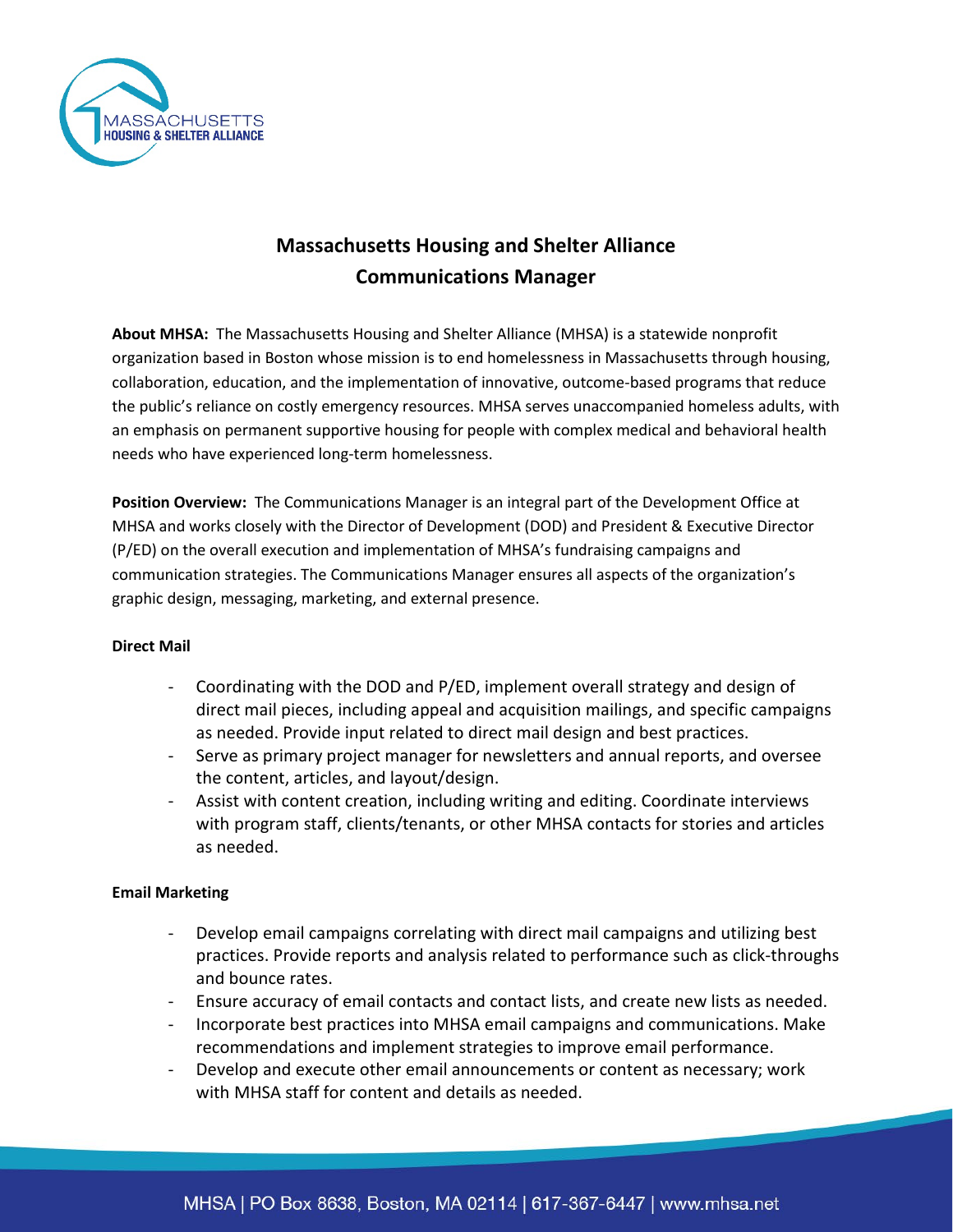

#### **Special Events**

- With P/ED and DOD, develop overall event strategy and design themes.
- Design and produce event collateral, such as Save the Dates, invitations, program booklets, signage, and sponsorship packages. Coordinate with DOD and Development Specialist for event-related mailings.
- Create graphics for social media and emails related to events. Set up calendar for event promotion and develop related emails and social media posts.
- Create and maintain event websites and registration pages with MHSA branding and event information.
- With P/ED, produce award text and recognitions for honorees.
- Write media alerts and press releases and follow up on all media inquiries.

#### **Website**

- Manage overall functionality of website including plug-ins, donation pages, event registration pages, and layouts.
- Monitor SEO performance and provide recommendations to enhance website content and user experience.
- Oversee website content, including accuracy of organizational data and documents, and coordinate revisions and updates as needed.
- Create new website pages as needed and work with appropriate MHSA staff to produce content.

### **Social Media**

- Develop social media strategy and calendar. Draft content related to events and #GivingTuesday, and create social media campaigns related to special projects and other events.
- Work closely with P/ED and Director of Public Policy to manage strategy and posts/responses to support MHSA advocacy efforts and relationships.
- Monitor comments and activity on social media posts; respond as appropriate and follow up with MHSA staff when needed.

### **Audio/Visual**

- Manage production of MHSA webinars, occasionally in collaboration with external PR firm. Coordinate rehearsals, technical support, and recordings with MHSA staff and panelists/speakers. Ensure appropriate branding and MHSA messaging.
- Assist with and coordinate special projects or publicity opportunities as needed.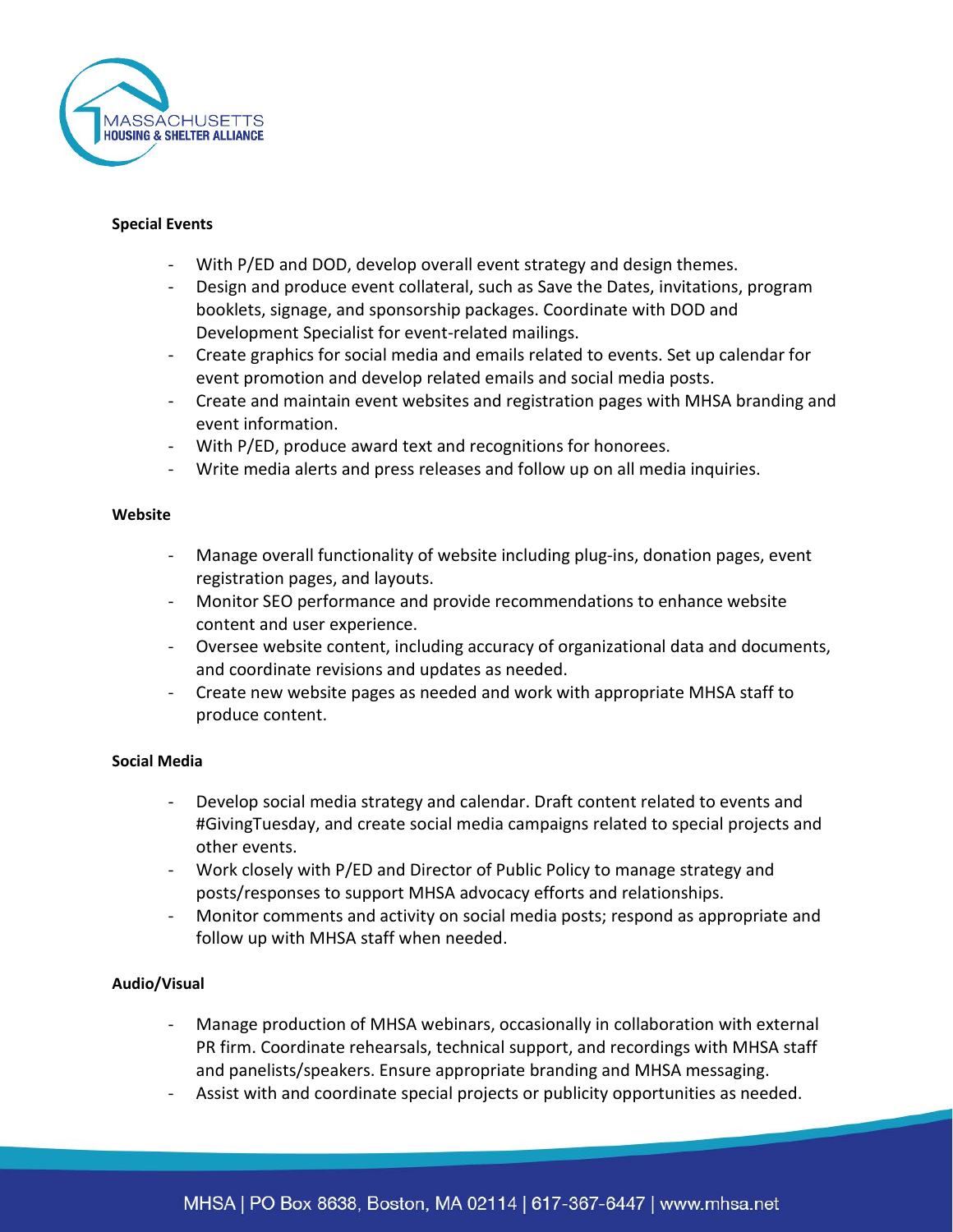

### **General Marketing/External Relations**

- Work with MHSA staff to develop and maintain materials related to MHSA programs, such as fact sheets and promotional flyers. Design logos or other branding pieces as needed.
- Create branding guide for MHSA materials and implement consistent branding, tools, and messaging with staff.
- Work with external PR firm on media alerts, press releases, maintaining list of media contacts.
- Maintain and organize articles about MHSA media coverage. Highlight on MHSA website and social media channels as appropriate.

### **Other Responsibilities**

- Create materials for donor meetings or donor relations as needed.
- Maintain story bank of tenant photos, stories, consent forms, and profiles.
- Support overall MHSA fundraising strategies or other Development Office or organizational projects as needed.

### **Preferred Qualifications**

- At least five years in marketing or communications.
- Ability to manage various projects and deadlines.
- Thorough understanding of best practices related to marketing strategies, including print and electronic collateral.
- Extensive experience with design programs, specifically Adobe InDesign or similar software, required.
- Meticulous attention to detail.
- Excellent writing and editing skills.
- Expertise related to photography, videography, and video editing preferred.

**Salary and Benefits:** \$55,000-\$60,000; exempt. Excellent benefits include: health and dental insurance (80% employer-paid), pre-tax commuter benefits, 15 days of vacation per year (to start), 15 holidays per year, a 401k retirement plan with generous matching contribution, and more.

### **Reports to:** Director of Development

**Location:** Due to COVID-19, the majority of MHSA staff are working remotely. When it is safe and allowable to do so, staff will primarily be working from the Boston office.